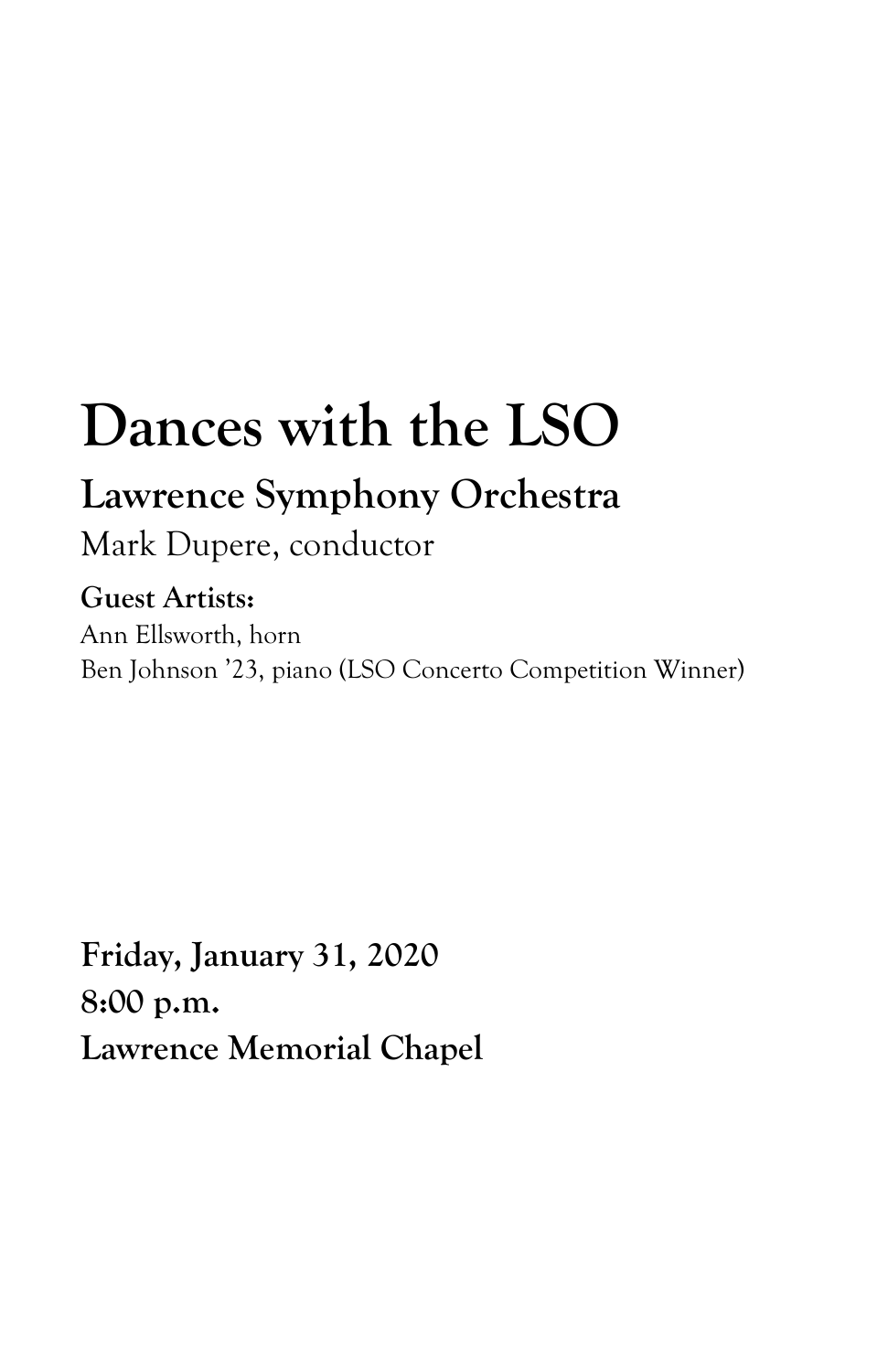Slavonic Dance No. 8 in G minor, op. 46 Antonín Dvořák

(1841-1904)

*Tanssi-Näky (Dance Vision)*, op. 11, no. *2* Leevi Madetoja

(1887-1947)

Piano Concerto No. 1 in F-sharp minor, op. 1 Sergei Rachmaninoff I. Vivace (1873-1943)

# Ben Johnson, piano LSO Concerto Competition Winner

| Being in Life, Concerto for French horn and Alphorn,               | Sheila Silver |
|--------------------------------------------------------------------|---------------|
| with Tibetan singing bowls and string orchestra                    | (b. 1946)     |
| II. Largo                                                          |               |
| Professor Ann Ellsworth, horn                                      |               |
| Mephisto Waltz No. 1 (The Dance in the Village Inn), S. 110, no. 2 | Franz Liszt   |

(1811-1886)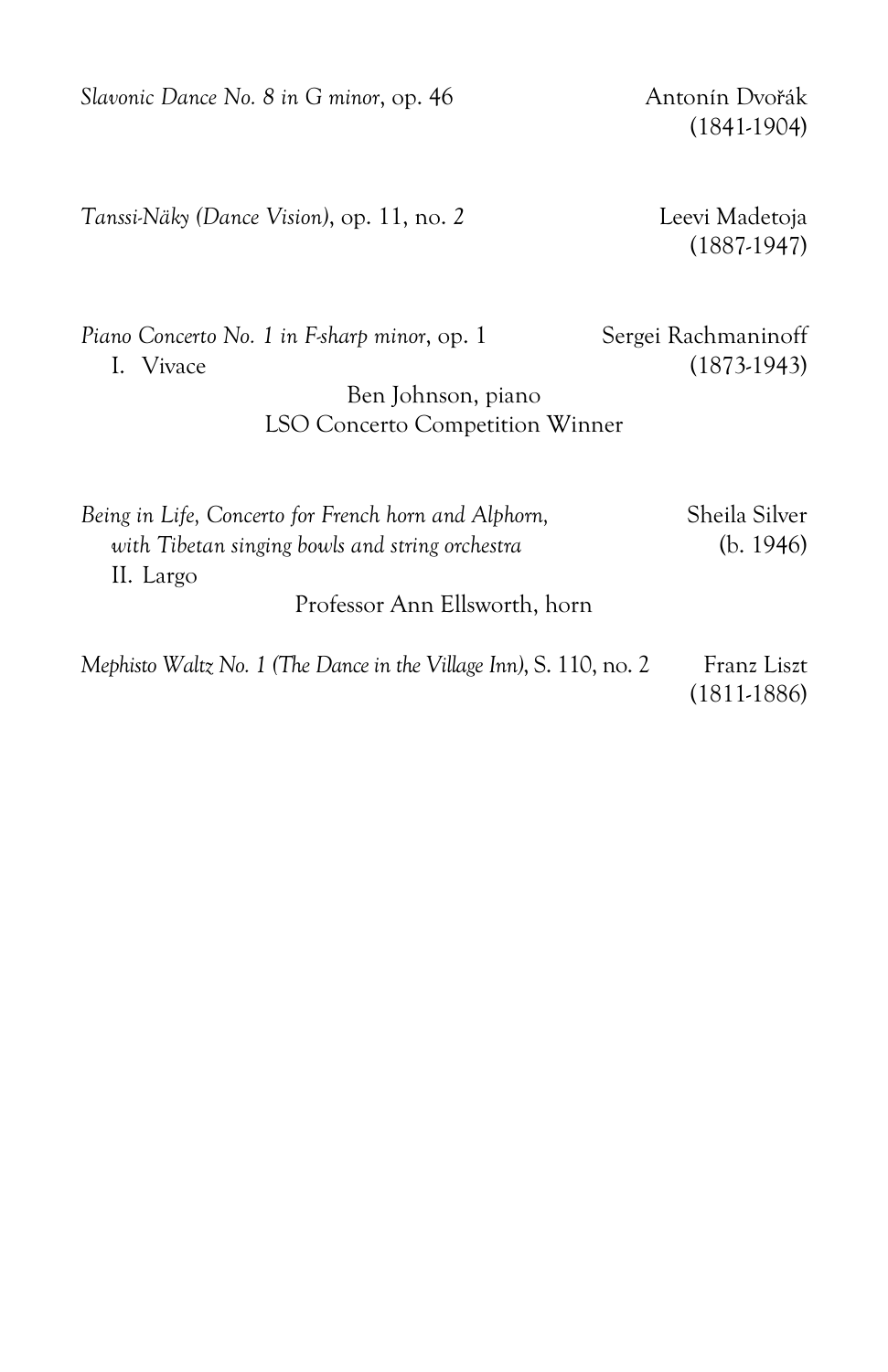## **Lawrence Symphony Orchestra**

Mark Dupere, conductor

#### **VIOLIN I**

Zoë Boston† *concertmaster* Beth Fryxell Samantha Gomez Grace Halloran Mara Logan Molly Long Riko Ogihara Matt Piper Ashley Tang Jessica Toncler† Kathryn Williams Marissa Zintel

#### **VIOLIN II**

Maisie Conrad-Poor Brock Daumler Alex DeBello Jessica Gehring\* Thaddeus Gotcher Natalya Harp Jelani Jones Mindara Krueger-Olson Alan Liang Clancy Loebl Joel Peterson Grace Reyes Avery Riel Nell Rudoff Charlotte Trumble

#### **VIOLA**

Adjedmaa Ali Kanyon Beringer Chris Chang Kiara Didier Lia Eldridge Lee Friedman May Garvey Amy Gruen Gabriel Hartmark Kelsey Knapp Asher McMullin\* Alana Melvin Julien Riviere Cora Tenenbaum Courtney Wilmington

#### **VIOLONCELLO**

Christopher Aceto Hannah Baron Nora Briddell Justin Collins Madison Creech Mystique Evans Alex Lewis Henry McEwen Logan Robison Zofia Sabee\* Samuel Schulte Stephen Simuncak Sarah Smith David Yudis

#### **BASS**

Ian Harvey Matt Jahnke‡ Clay Knoll Sarah Krysan\*† Zoe Markle

**FLUTE** Juan Hernandez Cindy Kaiser (picc) Bianca Pratte\* (picc)

#### **OBOE** Chester James Marlee Matthews (EH) Logan Willis\*

**CLARINET** Caitlin Bracy Georgia Chau Samara Morris Jazzlyn Timper **BASSOON**

Jessica Kleebauer\* Maya Lines\*

#### **HORN**

Rei Coman Cole Galbraith Hayden Guckenberg\*‡ Carter Howe Alan Schlessinger

#### **TRUMPET**

Jack Benedict Adrian Birge\* Theresa Gruber-Miller Ricardo Jimenez Gaston Kaisin Liam Traynor

#### **TROMBONE**

Nathan Graff (bass) Daniel Johnson Omar Tlatelpa-Nieto\*

**TUBA** Henry Parks

#### **TIMPANI/PERCUSSION**

Malcolm Davis Nolan Ehlers\* Keenan McDonald Tyler Nanstad Alex Quade

#### **HARP**

Callie Greene Rachel Overby\*

\*Denotes principal or section leader †Denotes LSO Librarian ‡Denotes LSO Stage Crew